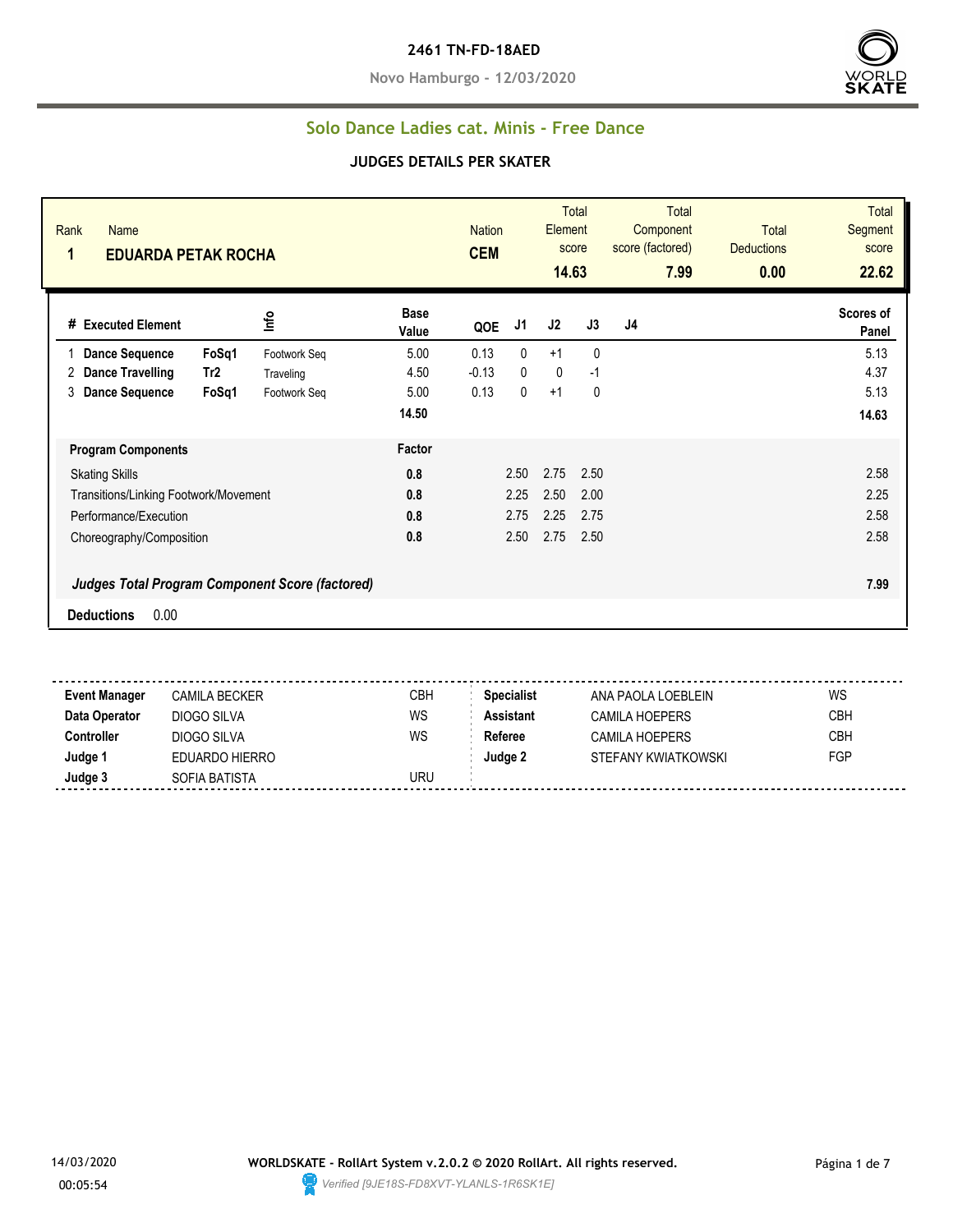| Rank<br><b>Name</b><br>$\overline{2}$<br>TATIANE LIMA BARBOZA |              | <b>CEM</b>           | <b>Total</b><br><b>Nation</b><br>Element<br>score<br>13.53 |      |      | <b>Total</b><br>Component<br>score (factored)<br>7.00 | <b>Total</b><br><b>Deductions</b><br>0.00 | <b>Total</b><br>Segment<br>score<br>20.53 |                    |
|---------------------------------------------------------------|--------------|----------------------|------------------------------------------------------------|------|------|-------------------------------------------------------|-------------------------------------------|-------------------------------------------|--------------------|
| # Executed Element                                            | lnfo         | <b>Base</b><br>Value | QOE                                                        | J1   | J2   | J3                                                    | J4                                        |                                           | Scores of<br>Panel |
| FoSq2<br><b>Dance Sequence</b>                                | Footwork Seq | 6.50                 | $-0.17$                                                    | $-1$ | $+1$ | $-1$                                                  |                                           |                                           | 6.33               |
| <b>Dance Travelling</b><br>2<br>Tr1                           | Traveling    | 3.50                 | $-0.50$                                                    | $-1$ | $-2$ | $-2$                                                  |                                           |                                           | 3.00               |
| <b>Dance Sequence</b><br>FoSq1<br>3                           | Footwork Seq | 5.00                 | $-0.80$                                                    | $-2$ | $-2$ | $-2$                                                  |                                           |                                           | 4.20               |
|                                                               |              | 15.00                |                                                            |      |      |                                                       |                                           |                                           | 13.53              |
| <b>Program Components</b>                                     |              | Factor               |                                                            |      |      |                                                       |                                           |                                           |                    |
| <b>Skating Skills</b>                                         |              | 0.8                  |                                                            | 2.00 | 2.75 | 2.25                                                  |                                           |                                           | 2.33               |
| Transitions/Linking Footwork/Movement                         |              | 0.8                  |                                                            | 1.50 | 2.50 | 1.75                                                  |                                           |                                           | 1.92               |
| Performance/Execution                                         |              | 0.8                  |                                                            | 1.75 | 2.25 | 2.00                                                  |                                           |                                           | 2.00               |
| Choreography/Composition                                      |              | 0.8                  |                                                            | 2.00 | 2.50 | 3.00                                                  |                                           |                                           | 2.50               |
| <b>Judges Total Program Component Score (factored)</b>        |              |                      |                                                            |      |      |                                                       |                                           |                                           | 7.00               |
| 0.00<br><b>Deductions</b>                                     |              |                      |                                                            |      |      |                                                       |                                           |                                           |                    |

| <b>Event Manager</b> | CAMILA BECKER  | CBH | <b>Specialist</b> | ANA PAOLA LOEBLEIN  | WS         |
|----------------------|----------------|-----|-------------------|---------------------|------------|
| Data Operator        | DIOGO SILVA    | WS  | <b>Assistant</b>  | CAMILA HOEPERS      | <b>CBH</b> |
| Controller           | DIOGO SILVA    | WS  | Referee           | CAMILA HOEPERS      | <b>CBH</b> |
| Judge 1              | EDUARDO HIERRO |     | Judge 2           | STEFANY KWIATKOWSKI | FGP        |
| Judge 3              | SOFIA BATISTA  | URU |                   |                     |            |
|                      |                |     |                   |                     |            |

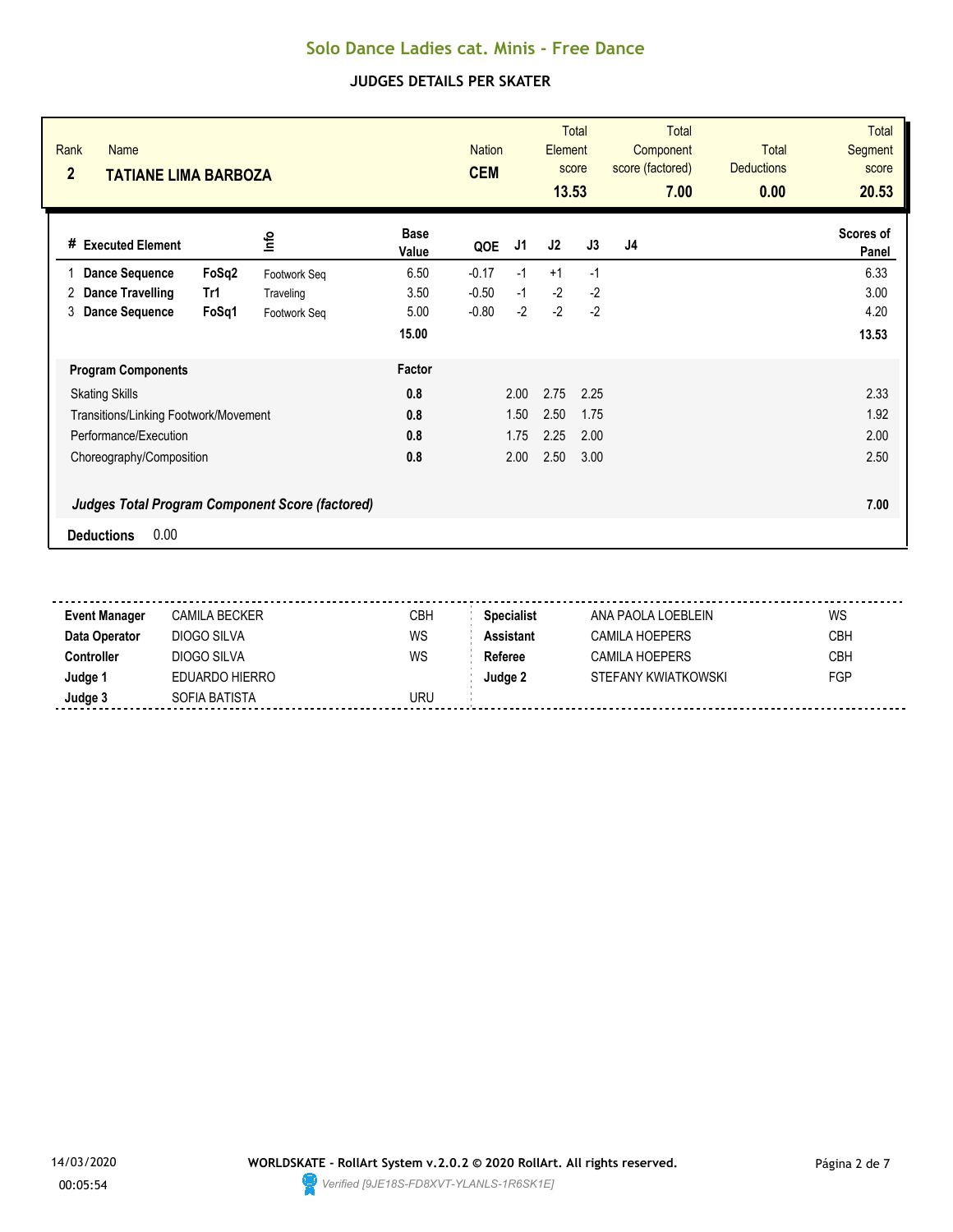| Rank<br><b>Name</b><br>3                               | <b>GABRIELLA BERTOLAZZI</b> |                      |         |              |      | <b>Total</b><br>Element<br>score<br>12.37 | <b>Total</b><br>Component<br>score (factored)<br>6.67 | <b>Total</b><br><b>Deductions</b><br>0.00 | <b>Total</b><br><b>Segment</b><br>score<br>19.04 |
|--------------------------------------------------------|-----------------------------|----------------------|---------|--------------|------|-------------------------------------------|-------------------------------------------------------|-------------------------------------------|--------------------------------------------------|
| # Executed Element                                     | lnfo                        | <b>Base</b><br>Value | QOE     | J1           | J2   | J3                                        | J4                                                    |                                           | Scores of<br>Panel                               |
| <b>Dance Sequence</b><br>FoSqB                         | Footwork Seq                | 4.00                 | $-0.20$ | $-1$         | $-1$ | $\mathbf{0}$                              |                                                       |                                           | 3.80                                             |
| <b>Dance Travelling</b><br>2<br>Tr <sub>2</sub>        | Traveling                   | 4.50                 | 0.27    | $\mathbf{0}$ | $+1$ | $+1$                                      |                                                       |                                           | 4.77                                             |
| <b>Dance Sequence</b><br>FoSq1<br>3                    | Footwork Seg                | 5.00                 | $-1.20$ | $-3$         | $-3$ | -3                                        |                                                       |                                           | 3.80                                             |
|                                                        |                             | 13.50                |         |              |      |                                           |                                                       |                                           | 12.37                                            |
| <b>Program Components</b>                              |                             | Factor               |         |              |      |                                           |                                                       |                                           |                                                  |
| <b>Skating Skills</b>                                  |                             | 0.8                  |         | 2.25         | 1.75 | 3.00                                      |                                                       |                                           | 2.33                                             |
| Transitions/Linking Footwork/Movement                  |                             | 0.8                  |         | 2.00         | 1.50 | 2.25                                      |                                                       |                                           | 1.92                                             |
| Performance/Execution                                  |                             | 0.8                  |         | 2.00         | 1.25 | 2.50                                      |                                                       |                                           | 1.92                                             |
| Choreography/Composition                               |                             | 0.8                  |         | 2.25         | 1.25 | 3.00                                      |                                                       |                                           | 2.17                                             |
| <b>Judges Total Program Component Score (factored)</b> |                             |                      |         |              |      |                                           |                                                       |                                           | 6.67                                             |
| 0.00<br><b>Deductions</b>                              |                             |                      |         |              |      |                                           |                                                       |                                           |                                                  |

| <b>Event Manager</b> | CAMILA BECKER  | <b>CBH</b> | <b>Specialist</b> | ANA PAOLA LOEBLFIN    | WS         |
|----------------------|----------------|------------|-------------------|-----------------------|------------|
| Data Operator        | DIOGO SILVA    | WS         | <b>Assistant</b>  | <b>CAMILA HOEPERS</b> | <b>CBH</b> |
| Controller:          | DIOGO SILVA    | WS         | Referee           | <b>CAMILA HOEPERS</b> | <b>CBH</b> |
| Judge 1              | EDUARDO HIERRO |            | Judge 2           | STEFANY KWIATKOWSKI   | FGP        |
| Judge 3              | SOFIA BATISTA  | uru        |                   |                       |            |
|                      |                |            |                   |                       |            |

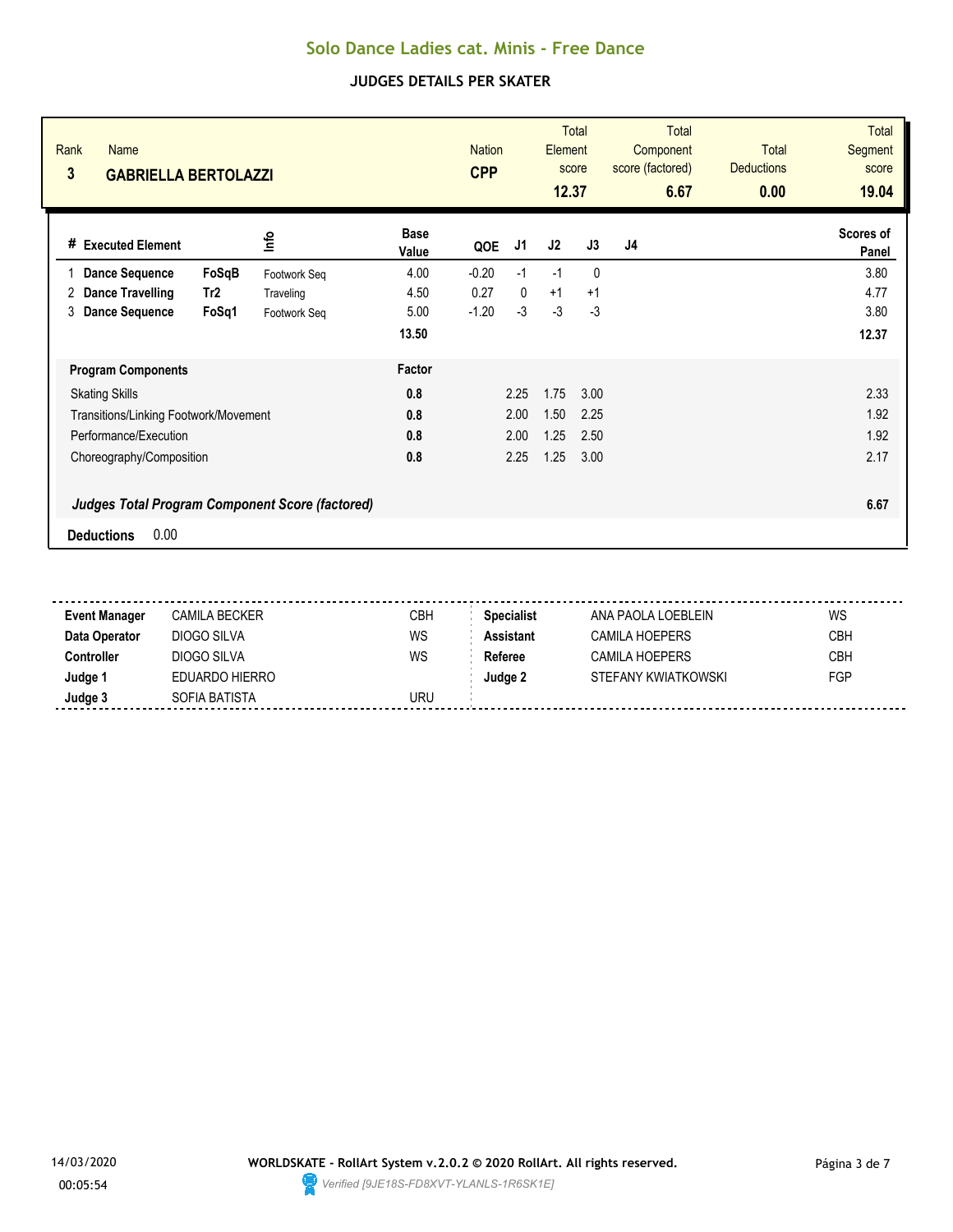| Rank<br><b>Name</b><br>4              | <b>MARCELLA SOARES BRUNELLI</b>                        |                      |         |      |              | <b>Total</b><br>Element<br>score<br>11.63 | <b>Total</b><br>Component<br>score (factored)<br>6.53 | <b>Total</b><br><b>Deductions</b><br>0.00 | <b>Total</b><br>Segment<br>score<br>18.16 |
|---------------------------------------|--------------------------------------------------------|----------------------|---------|------|--------------|-------------------------------------------|-------------------------------------------------------|-------------------------------------------|-------------------------------------------|
| <b>Executed Element</b><br>#          | lnfo                                                   | <b>Base</b><br>Value | QOE     | J1   | J2           | J3                                        | J4                                                    |                                           | Scores of<br>Panel                        |
| <b>Dance Sequence</b>                 | FoSqB<br>Footwork Seq                                  | 4.00                 | $-0.30$ | $-1$ | $-1$         | $-1$                                      |                                                       |                                           | 3.70                                      |
| <b>Dance Travelling</b><br>2          | Tr1<br>Traveling                                       | 3.50                 | $-0.30$ | $-1$ | $\mathbf{0}$ | $-2$                                      |                                                       |                                           | 3.20                                      |
| <b>Dance Sequence</b><br>3            | FoSq1<br>Footwork Seq                                  | 5.00                 | $-0.27$ | 0    | $-1$         | $-1$                                      |                                                       |                                           | 4.73                                      |
|                                       |                                                        | 12.50                |         |      |              |                                           |                                                       |                                           | 11.63                                     |
| <b>Program Components</b>             |                                                        | <b>Factor</b>        |         |      |              |                                           |                                                       |                                           |                                           |
| <b>Skating Skills</b>                 |                                                        | 0.8                  |         | 2.25 | 2.50         | 2.00                                      |                                                       |                                           | 2.25                                      |
| Transitions/Linking Footwork/Movement |                                                        | 0.8                  |         | 2.00 | 2.25         | 1.25                                      |                                                       |                                           | 1.83                                      |
| Performance/Execution                 |                                                        | 0.8                  |         | 2.25 | 2.00         | 2.00                                      |                                                       |                                           | 2.08                                      |
| Choreography/Composition              |                                                        | 0.8                  |         | 2.00 | 2.25         | 1.75                                      |                                                       |                                           | 2.00                                      |
|                                       | <b>Judges Total Program Component Score (factored)</b> |                      |         |      |              |                                           |                                                       |                                           | 6.53                                      |
| 0.00<br><b>Deductions</b>             |                                                        |                      |         |      |              |                                           |                                                       |                                           |                                           |

| <b>Event Manager</b> | CAMILA BECKER  | CBH | <b>Specialist</b> | ANA PAOLA LOEBLEIN  | WS         |
|----------------------|----------------|-----|-------------------|---------------------|------------|
| Data Operator        | DIOGO SILVA    | WS  | <b>Assistant</b>  | CAMILA HOEPERS      | <b>CBH</b> |
| Controller           | DIOGO SILVA    | WS  | Referee           | CAMILA HOEPERS      | <b>CBH</b> |
| Judge 1              | EDUARDO HIERRO |     | Judge 2           | STEFANY KWIATKOWSKI | FGP        |
| Judge 3              | SOFIA BATISTA  | URU |                   |                     |            |
|                      |                |     |                   |                     |            |

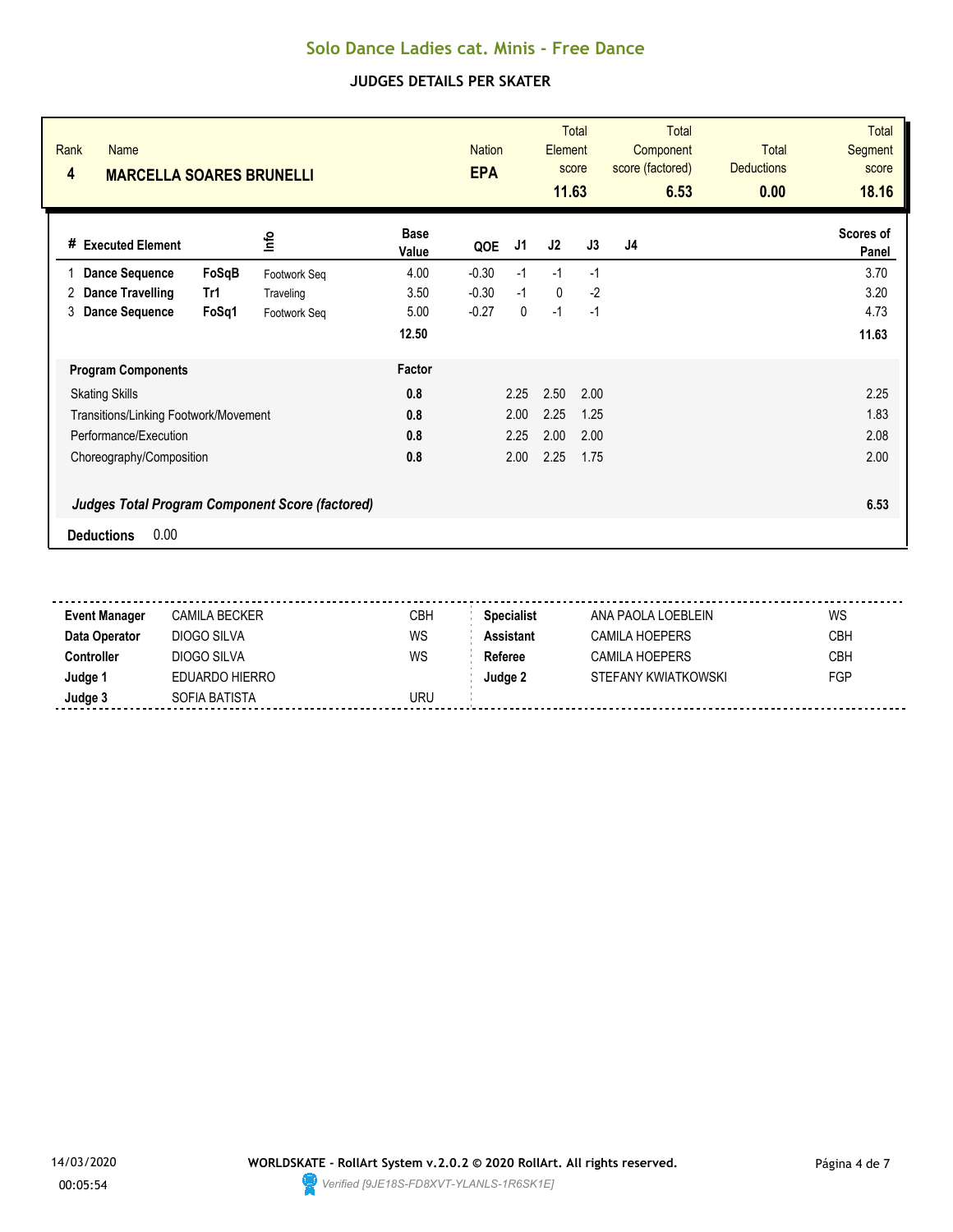| Rank<br><b>Name</b><br>$5\phantom{.0}$ | <b>NICOLE ROLDÃO FRANCO</b>                            |                      |         |      | <b>Total</b><br><b>Nation</b><br>Element<br>score<br><b>PAP</b><br>11.84 |      | <b>Total</b><br>Component<br>score (factored)<br>5.20 | <b>Total</b><br><b>Deductions</b><br>0.00 | <b>Total</b><br><b>Segment</b><br>score<br>17.04 |
|----------------------------------------|--------------------------------------------------------|----------------------|---------|------|--------------------------------------------------------------------------|------|-------------------------------------------------------|-------------------------------------------|--------------------------------------------------|
| # Executed Element                     | lnfo                                                   | <b>Base</b><br>Value | QOE     | J1   | J2                                                                       | J3   | J <sub>4</sub>                                        |                                           | Scores of<br>Panel                               |
| <b>Dance Sequence</b>                  | FoSq1<br>Footwork Seq                                  | 5.00                 | $-0.53$ | $-1$ | $-1$                                                                     | $-2$ |                                                       |                                           | 4.47                                             |
| Dance Travelling<br>Tr1<br>2           | Traveling                                              | 3.50                 | $-0.60$ | $-2$ | $-2$                                                                     | $-2$ |                                                       |                                           | 2.90                                             |
| <b>Dance Sequence</b><br>3             | FoSq1<br>Footwork Seq                                  | 5.00                 | $-0.53$ | $-2$ | $-1$                                                                     | $-1$ |                                                       |                                           | 4.47                                             |
|                                        |                                                        | 13.50                |         |      |                                                                          |      |                                                       |                                           | 11.84                                            |
| <b>Program Components</b>              |                                                        | Factor               |         |      |                                                                          |      |                                                       |                                           |                                                  |
| <b>Skating Skills</b>                  |                                                        | 0.8                  |         | 1.75 | 1.75                                                                     | 1.75 |                                                       |                                           | 1.75                                             |
| Transitions/Linking Footwork/Movement  |                                                        | 0.8                  |         | 1.50 | 1.50                                                                     | 1.50 |                                                       |                                           | 1.50                                             |
| Performance/Execution                  |                                                        | 0.8                  |         | 1.50 | 1.50                                                                     | 1.50 |                                                       |                                           | 1.50                                             |
| Choreography/Composition               |                                                        | 0.8                  |         | 1.75 | 1.75                                                                     | 1.75 |                                                       |                                           | 1.75                                             |
|                                        | <b>Judges Total Program Component Score (factored)</b> |                      |         |      |                                                                          |      |                                                       |                                           | 5.20                                             |
| 0.00<br><b>Deductions</b>              |                                                        |                      |         |      |                                                                          |      |                                                       |                                           |                                                  |

| <b>Event Manager</b> | CAMILA BECKER  | CBH | <b>Specialist</b> | ANA PAOLA LOEBLEIN    | WS         |
|----------------------|----------------|-----|-------------------|-----------------------|------------|
| Data Operator        | DIOGO SILVA    | WS  | <b>Assistant</b>  | CAMILA HOEPERS        | <b>CBH</b> |
| Controller           | DIOGO SILVA    | WS  | Referee           | <b>CAMILA HOEPERS</b> | <b>CBH</b> |
| Judge 1              | EDUARDO HIERRO |     | Judge 2           | STEFANY KWIATKOWSKI   | <b>FGP</b> |
| Judge 3              | SOFIA BATISTA  | URU |                   |                       |            |
|                      |                |     |                   |                       |            |

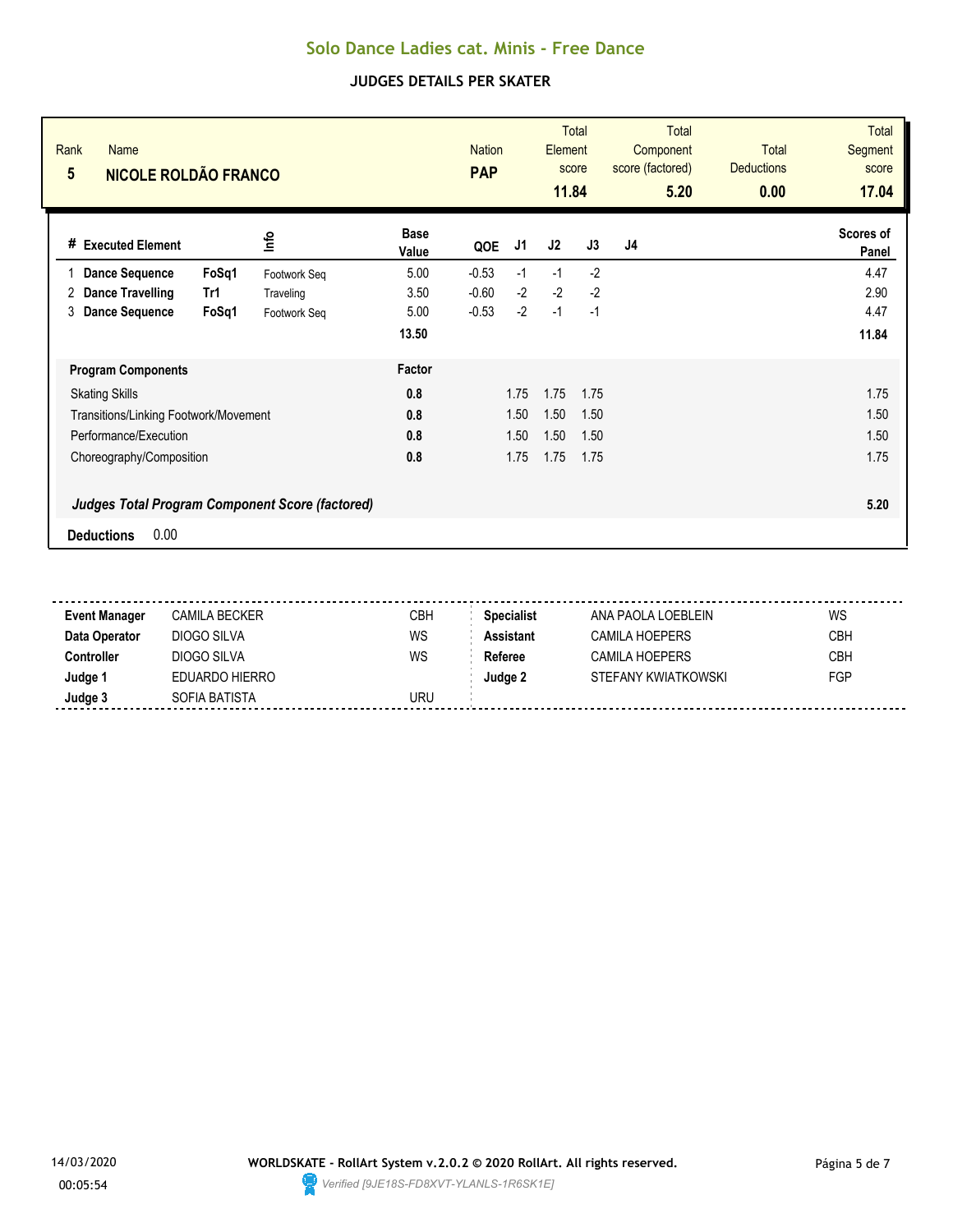| Rank<br><b>Name</b><br>$6\phantom{1}$                  | <b>ROVANE LUIS QUADRADO DE MOURA</b> |                    |                      |         | <b>Nation</b> | Element | <b>Total</b><br>score<br>6.80 | <b>Total</b><br>Component<br>score (factored)<br>4.53 | <b>Total</b><br><b>Deductions</b><br>0.00 | <b>Total</b><br>Segment<br>score<br>11.33 |
|--------------------------------------------------------|--------------------------------------|--------------------|----------------------|---------|---------------|---------|-------------------------------|-------------------------------------------------------|-------------------------------------------|-------------------------------------------|
| # Executed Element                                     |                                      | ۴ů                 | <b>Base</b><br>Value | QOE     | J1            | J2      | J3                            | J4                                                    |                                           | Scores of<br>Panel                        |
| <b>Dance Sequence</b>                                  | FoSqB                                | Footwork Seq       | 4.00                 | $-0.60$ | $-2$          | $-2$    | $-2$                          |                                                       |                                           | 3.40                                      |
| Dance Travelling<br>2.                                 | <b>NLTr</b>                          | No Level Traveling | 0.00                 | 0.00    | $-2$          | $-2$    | $-3$                          |                                                       |                                           | 0.00                                      |
| <b>Dance Sequence</b><br>3                             | FoSqB                                | Footwork Seq       | 4.00                 | $-0.60$ | $-1$          | $-2$    | $-3$                          |                                                       |                                           | 3.40                                      |
|                                                        |                                      |                    | 8.00                 |         |               |         |                               |                                                       |                                           | 6.80                                      |
| <b>Program Components</b>                              |                                      |                    | Factor               |         |               |         |                               |                                                       |                                           |                                           |
| <b>Skating Skills</b>                                  |                                      |                    | 0.8                  |         | 1.75          | 1.50    | 1.00                          |                                                       |                                           | 1.42                                      |
| Transitions/Linking Footwork/Movement                  |                                      |                    | 0.8                  |         | 1.50          | 1.50    | 1.00                          |                                                       |                                           | 1.33                                      |
| Performance/Execution                                  |                                      |                    | 0.8                  |         | 1.50          | 2.00    | 1.25                          |                                                       |                                           | 1.58                                      |
| Choreography/Composition                               |                                      |                    | 0.8                  |         | 1.75          | 1.25    | 1.00                          |                                                       |                                           | 1.33                                      |
| <b>Judges Total Program Component Score (factored)</b> |                                      |                    |                      |         |               |         |                               |                                                       |                                           | 4.53                                      |
| 0.00<br><b>Deductions</b>                              |                                      |                    |                      |         |               |         |                               |                                                       |                                           |                                           |

| Event Manager | CAMILA BECKER  | CBH | <b>Specialist</b> | ANA PAOLA LOEBLFIN  | WS         |
|---------------|----------------|-----|-------------------|---------------------|------------|
| Data Operator | DIOGO SILVA    | WS  | <b>Assistant</b>  | CAMILA HOFPFRS      | <b>CBH</b> |
| Controller    | DIOGO SILVA    | WS  | Referee           | CAMILA HOFPERS      | <b>CBH</b> |
| Judge 1       | EDUARDO HIERRO |     | Judge 2           | STEFANY KWIATKOWSKI | FGP        |
| Judge 3       | SOFIA BATISTA  | URU |                   |                     |            |
|               |                |     |                   |                     |            |